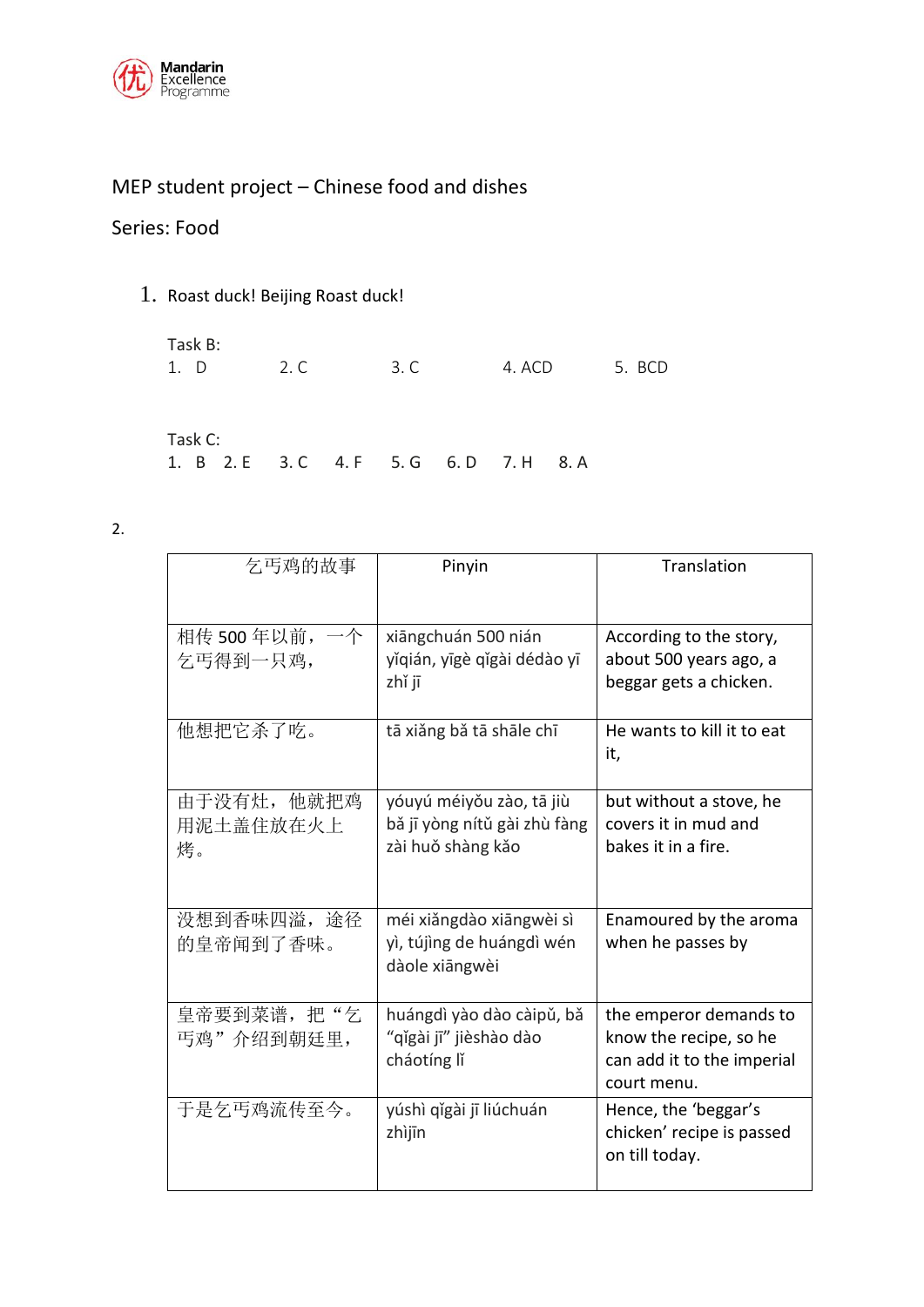

#### 3. Spend 3 minutes to cook your own Chinese home dish

| 你需要准备: | You need to prepare: |
|--------|----------------------|
|        | 1勺和 1.5勺油 (A)        |
|        | 4个B.鸡蛋 jīdàn         |
|        | 2个A. 西红柿 xīhóngshì   |
|        | 3 瓣 D. 蒜 suàn        |
|        | 1 茶勺 E.盐 yán         |
|        | 1 茶勺 F.白糖 báitáng    |

#### Task A